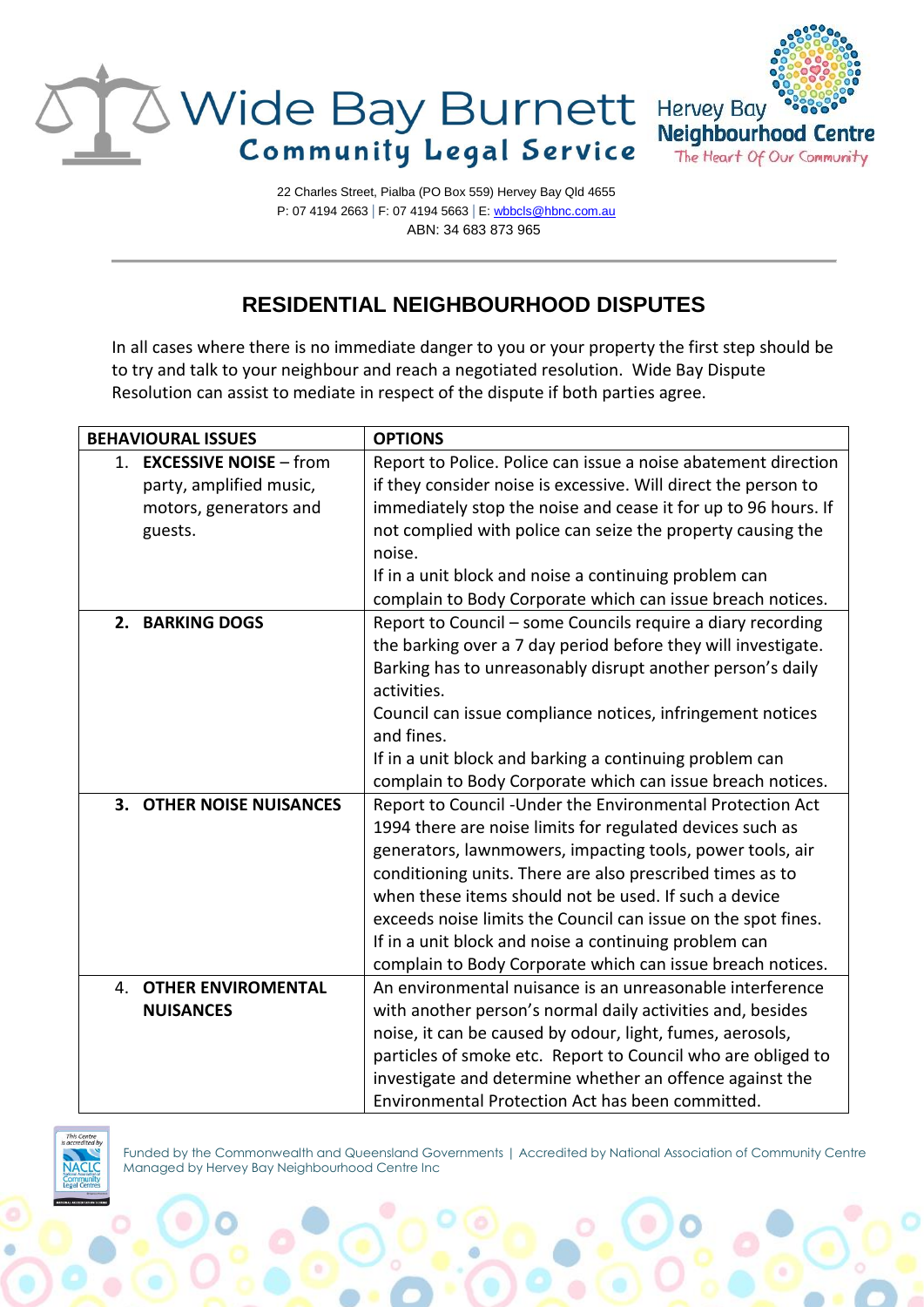|                                            | If in a unit block and the activity is a continuing problem can                                                                   |
|--------------------------------------------|-----------------------------------------------------------------------------------------------------------------------------------|
|                                            | complain to Body Corporate which can issue breach notices.                                                                        |
| 5. THREATS TO PERSON OR<br><b>PROPERTY</b> | If a person is undertaking any activity that threatens to cause<br>harm to you or your property you can $-$ contact the Police if |
|                                            | in immediate danger or apply to the Magistrates Court for a                                                                       |
|                                            | Peace and Good Behaviour Order. Harassment or verbal                                                                              |
|                                            | abuse is not sufficient.                                                                                                          |
| <b>6. HARASSMENT OR VERBAL</b>             | No remedy unless threats of violence or the abuse amounts                                                                         |
| <b>ABUSE</b>                               | to Domestic Violence, sexual harassment or stalking. If so,                                                                       |
|                                            | contact police. If the person making the threats or                                                                               |
|                                            | harassment is a tenant they may be in breach of their lease                                                                       |
|                                            | so the behaviour can be reported to their landlord, agent or                                                                      |
|                                            | relevant Management body.                                                                                                         |
|                                            | Clause 21(2) of the General Tenancy Agreement provides                                                                            |
|                                            | (2) The tenant must not $-$ (a) use the premises for an illegal                                                                   |
|                                            | purpose; or (b) cause a nuisance by the use of the                                                                                |
|                                            | premises; (Examples of things that may constitute a nuisance<br>$-$ • using paints or chemicals on the premises that go onto or   |
|                                            | cause odours on adjoining land • causing loud noises •                                                                            |
|                                            | allowing large amounts of water to escape onto adjoining                                                                          |
|                                            | land) (c) interfere with the reasonable peace, comfort or                                                                         |
|                                            | privacy of a neighbour of the tenant; or (d) allow another                                                                        |
|                                            | person on the premises to interfere with the reasonable                                                                           |
|                                            | peace, comfort or privacy of a neighbour of the tenant.                                                                           |
| 7. STALKING                                | It is a criminal offence if a person intentionally directs their                                                                  |
|                                            | attention to another person in a manner that is harassing,                                                                        |
|                                            | unwanted or harmful or threatening. Report to Police.<br>The type of behaviour covered is:                                        |
|                                            | (i) following, loitering near, watching or approaching a                                                                          |
|                                            | person;                                                                                                                           |
|                                            | (ii) contacting a person in any way, including, for example, by                                                                   |
|                                            | telephone, mail, fax, email or through the use of any                                                                             |
|                                            | technology;                                                                                                                       |
|                                            | (iii) loitering near, watching, approaching or entering a place                                                                   |
|                                            | where a person lives, works or visits;                                                                                            |
|                                            | (iv) leaving offensive material where it will be found by, given                                                                  |
|                                            | to or brought to the attention of, a person;                                                                                      |
|                                            | (v) giving offensive material to a person, directly or indirectly;                                                                |
|                                            | (vi) an intimidating, harassing or threatening act against a                                                                      |
|                                            | person, whether or not involving violence or a threat of                                                                          |
|                                            | violence;                                                                                                                         |
|                                            | (vii) an act of violence, or a threat of violence, against, or                                                                    |
|                                            | against property of, anyone.                                                                                                      |
|                                            | The behaviour must also be such as (i) would cause                                                                                |
|                                            | apprehension or fear, reasonably arising in all the                                                                               |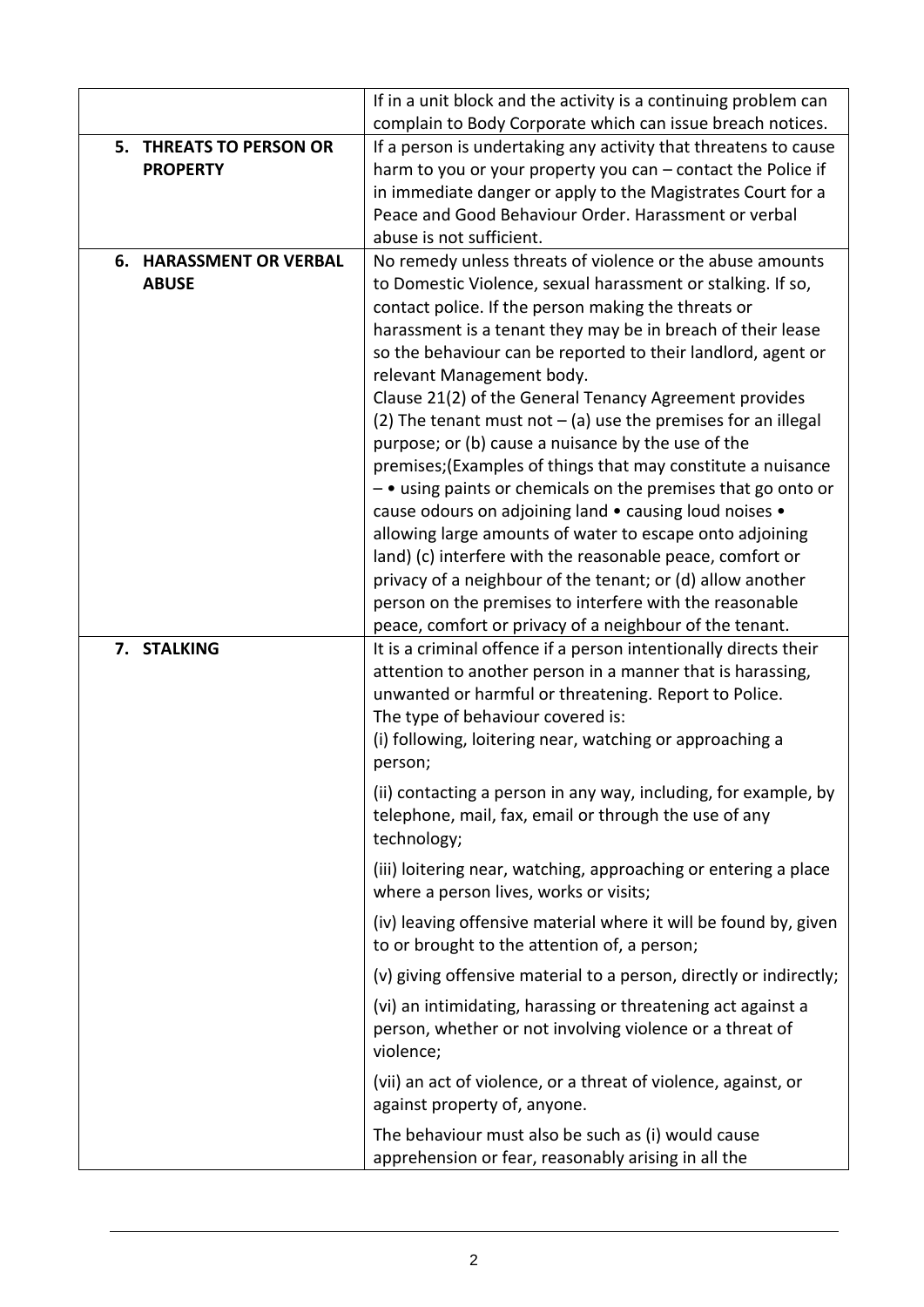| 8. CAMERA SURVEILLANCE                     | circumstances, of violence to, or against property of,<br>the person or another person; or<br>(ii) cause detriment, reasonably arising in all the<br>circumstances, to you or another person.<br>It is a criminal offence to record people without their consent<br>in places where they would expect to be private such as<br>bedroom, bathroom etc or if recording children - Contact<br>police. Installing a camera can be in breach of Body<br>Corporate Rules if in a unit block. Otherwise no remedy.                                                                                                                                                                                                                                                                                                                                                          |
|--------------------------------------------|----------------------------------------------------------------------------------------------------------------------------------------------------------------------------------------------------------------------------------------------------------------------------------------------------------------------------------------------------------------------------------------------------------------------------------------------------------------------------------------------------------------------------------------------------------------------------------------------------------------------------------------------------------------------------------------------------------------------------------------------------------------------------------------------------------------------------------------------------------------------|
| <b>PROPERTY ISSUES</b>                     | <b>OPTIONS</b>                                                                                                                                                                                                                                                                                                                                                                                                                                                                                                                                                                                                                                                                                                                                                                                                                                                       |
| 9. DIVIDING FENCE DISPUTES                 | A dividing fence is owned equally by the adjoining owners.<br>Owners are required to pay for a sufficient dividing fence. To<br>do work on a dividing fence or to replace it requires<br>agreement between the parties as to the type of new fence<br>and the amount each party is to contribute. The agreement is<br>usually obtained through a Notice to Contribute and its<br>acceptance by the other party. If agreement cannot be<br>reached you need to apply to QCAT for an order about it. If<br>you do work on a dividing fence without going through this<br>process you cannot recover the cost and may be ordered by<br>QCAT to reinstate the fence to its original condition.<br>Retaining walls are not a dividing fence. QCAT cannot make<br>orders in respect of retaining walls unless it is necessary work<br>to resolve a dividing fence dispute. |
| <b>10. TREE DISPUTES</b>                   | If a tree is situated on your neighbour's property and<br>overhangs your land; or it has caused or is likely to cause in<br>the next 12 months (a) serious injury to a person on the land;<br>or (b) serious damage to a person's land or any property on<br>the land; or (c) substantial, ongoing and unreasonable<br>interference with a person's use and enjoyment of the<br>person's land,<br>then you can apply to QCAT to make orders regarding its<br>removal or pruning.<br>If you do not want the other side to pay you can cut back<br>overhanging branches to the fence line if it does not make<br>the tree unstable.                                                                                                                                                                                                                                    |
| 11. WATER RUNOFF and<br><b>UNDERMINING</b> | This constitutes a private nuisance if the neighbour's action<br>causes or creates or contributes to a substantial and<br>unreasonable interference with your use and enjoyment of<br>your land or has caused physical damage to your land. For<br>orders for compensation a Magistrates Court or District Court<br>application is required depending on the damages claimed. If<br>you want an injunction or similar order it must be to the<br>District Court. No remedy if these criteria are not satisfied<br>unless there has been breach of a Council by-law - need to                                                                                                                                                                                                                                                                                         |